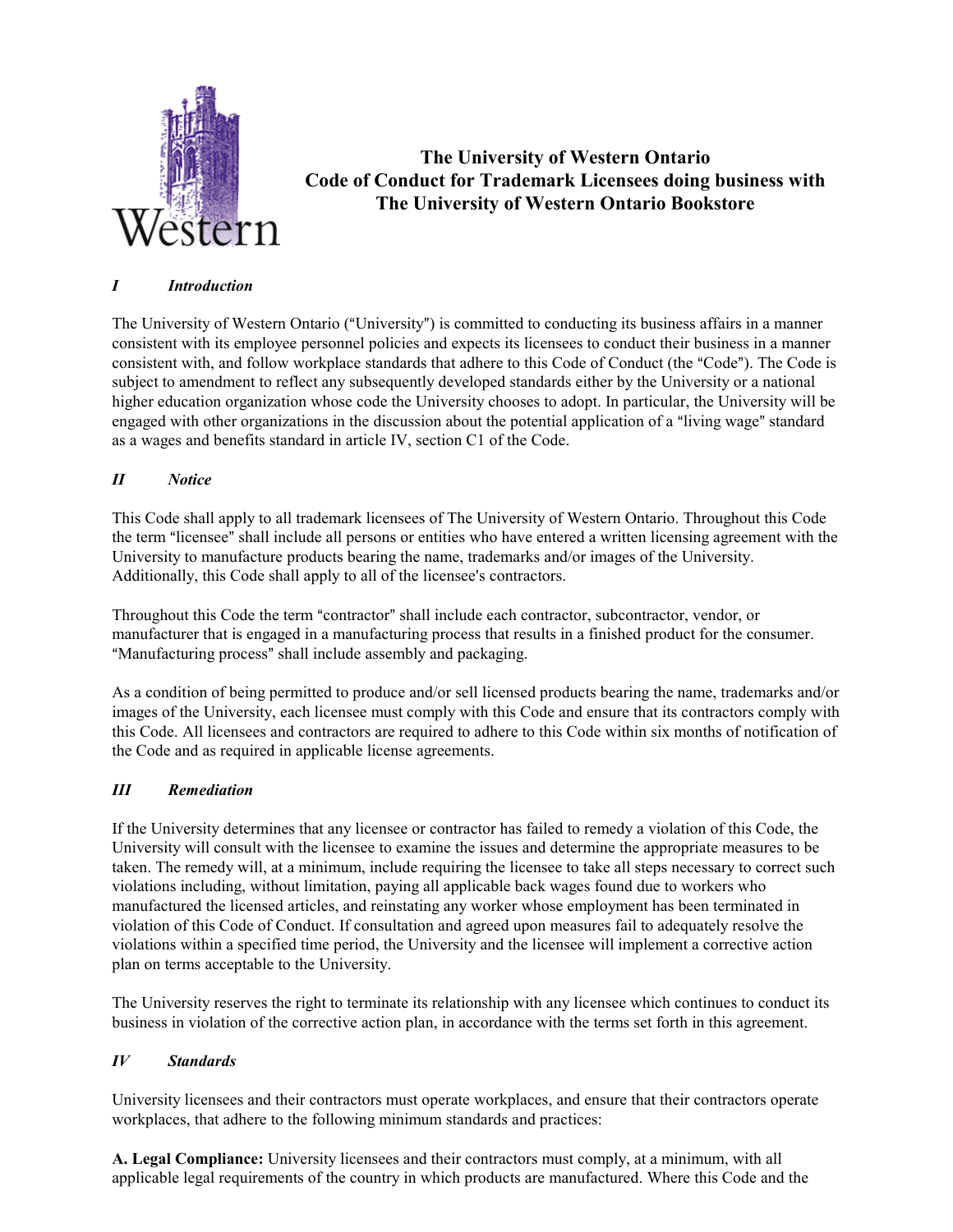applicable laws of the country of manufacture conflict or differ, the higher standard shall prevail. Such compliance shall include compliance with all environmental laws.

**B. Ethical Principles:** Licensees shall commit to conduct their business according to a set of ethical standards which include, but are not limited to, honesty, integrity, trustworthiness, and respect for the unique intrinsic value of each human being.

**C. Employment Standards:** The University will do business only with licensees whose workers are present to work voluntarily, are not at undue risk of physical harm, are fairly compensated, and are not exploited in any way. In addition, the following specific guidelines must be followed:

**1. Wages and Benefits:** Licensees and their contractors must provide wages and benefits which comply with all applicable laws and regulations and which match or exceed the local prevailing wages and benefits in the relevant industry. It is the spirit and goal of this clause that wages should be sufficient to meet basic needs and to provide some discretionary income.

**2. Working Hours:** Except in extraordinary circumstances, employees shall (i) not be required to work more than the lesser of (a) 48 hours per week and 12 hours overtime per week, or (b) the limits on regular and overtime hours allowed by the law of the country of manufacture; and (ii) be entitled to at least one day off in every 7-day period.

**3. Overtime Compensation:** In addition to their compensation for regular hours of work, employees shall be compensated for overtime hours at such a premium rate as is legally required in that country, but not less than at a rate equal to their regular hourly compensation rate.

**4. Child Labor:** No person shall be employed at an age younger than 15 (or 14 where, consistent with International Labor Organization practices for developing countries, the law of the country of manufacture allows such exception). Where the age for completing compulsory education is higher than the standard for the minimum age of employment stated above, the higher age for completing compulsory education shall apply to this section. Licensees agree to work with governmental, human rights, and non-governmental organizations, as determined by the University and licensee, to minimize the negative impact on any child released from employment as a result of the enforcement of this Code.

**5. Forced Labor:** There shall not be any use of forced labor, whether in the form of prison labor, indentured labor, bonded labor, or otherwise.

**6. Health and Safety:** Licensees and their contractors must provide workers with a safe and healthy work environment and must, at a minimum, comply with local and national health and safety laws. If residential facilities are provided to workers, they must be safe and healthy facilities.

**7. Nondiscrimination:** Licensees and their contractors shall employ individuals solely on the basis of their ability to perform the job. Licensees and their contractors may not discriminate against employees in subsequent personnel decisions. The pregnancy of an employee shall not be used as a basis for disciplinary treatment or termination of employment. Licensees and their contractors shall use their best efforts to reinstate workers who have taken maternity leave to the same or similar position at the same rate of pay and benefits. No employee or prospective employee shall be subjected to involuntary use of contraceptives or pregnancy testing.

**8. Harassment or Abuse:** Every employee shall be treated with dignity and respect. No employee shall be subject to any physical, sexual, psychological or verbal harassment or abuse. Licensees will not use or tolerate any form of corporal punishment.

**9. Freedom of Association:** Licensees and their contractors shall recognize and respect the right of employees to freedom of association and collective bargaining with bargaining representatives of their own choice. No employee shall be subject to harassment, intimidation, or retaliation as a result of his or her efforts to freely associate or bargain collectively.